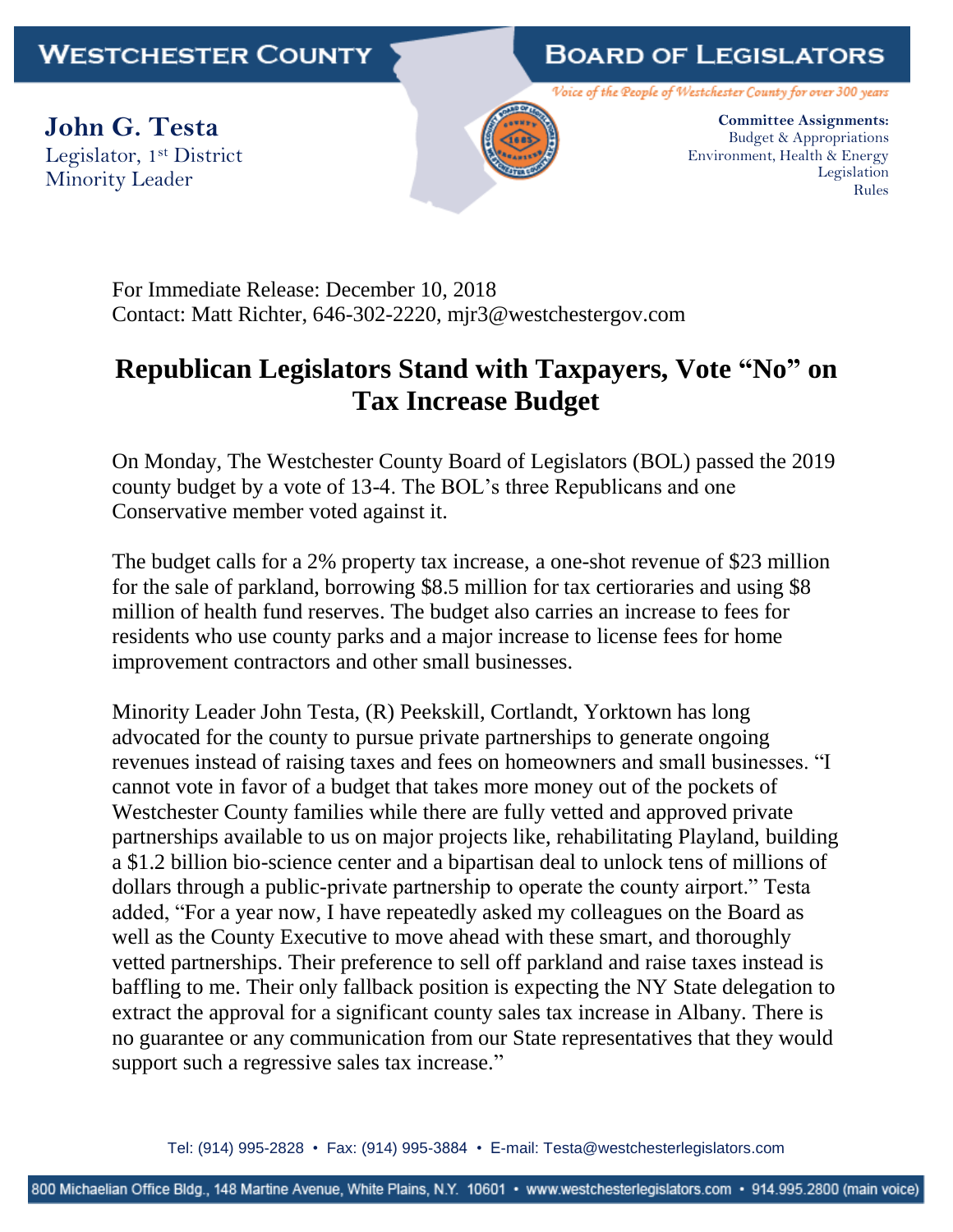Minority Whip Gordon A. Burrows (R) Yonkers, Bronxville, questioned the viability of the revenues that were included in the budget. "We have been given almost no information from the County Executive or the Board's Democrats about how the sale of this parkland will take place. There has been no appraisal, there has been no opinion offered from Westchester's State Legislative delegation about whether they are willing to cede the authority to the county to sell parkland. Parks advocates have stated on the record that they believe the plan is illegal." Burrows said. "If selling the parkland is ultimately not allowed, what will happen? At least \$23 million in assumed revenues in this budget are far from certain and could very well mean a catastrophic hit to our reserve fund."

Legislator Margaret Cunzio (C) Mount Pleasant, North Castle, Pleasantville, represents the district where the "North 60" bio-science center has been approved. "I cannot support this collection of tax and fee increases while a \$1.2 billion project which would bring tremendous revenue and high paying jobs to our county is being held up. The project has been approved unanimously by the BOL and the municipality and the developer is ready to start work." Cunzio added, "Westchester County is home to a tremendously well-educated workforce and this project along with the Medical Center, Medical College and firms like Regeneron could make Westchester a leader in bio-science centered business globally."

Legislator David Tubiolo (R - Yonkers & Mount Vernon), said his constituents simply could not afford additional taxes. "With the Federal government implementing its recent 'State And Local Tax Law' (SALT), now is not the time for a tax increase for our residents of Westchester, especially for seniors. Further, I don't feel comfortable supporting a budget that uses the proposed sale of the Westchester County Center parking-lot to fill a \$23 million hole."